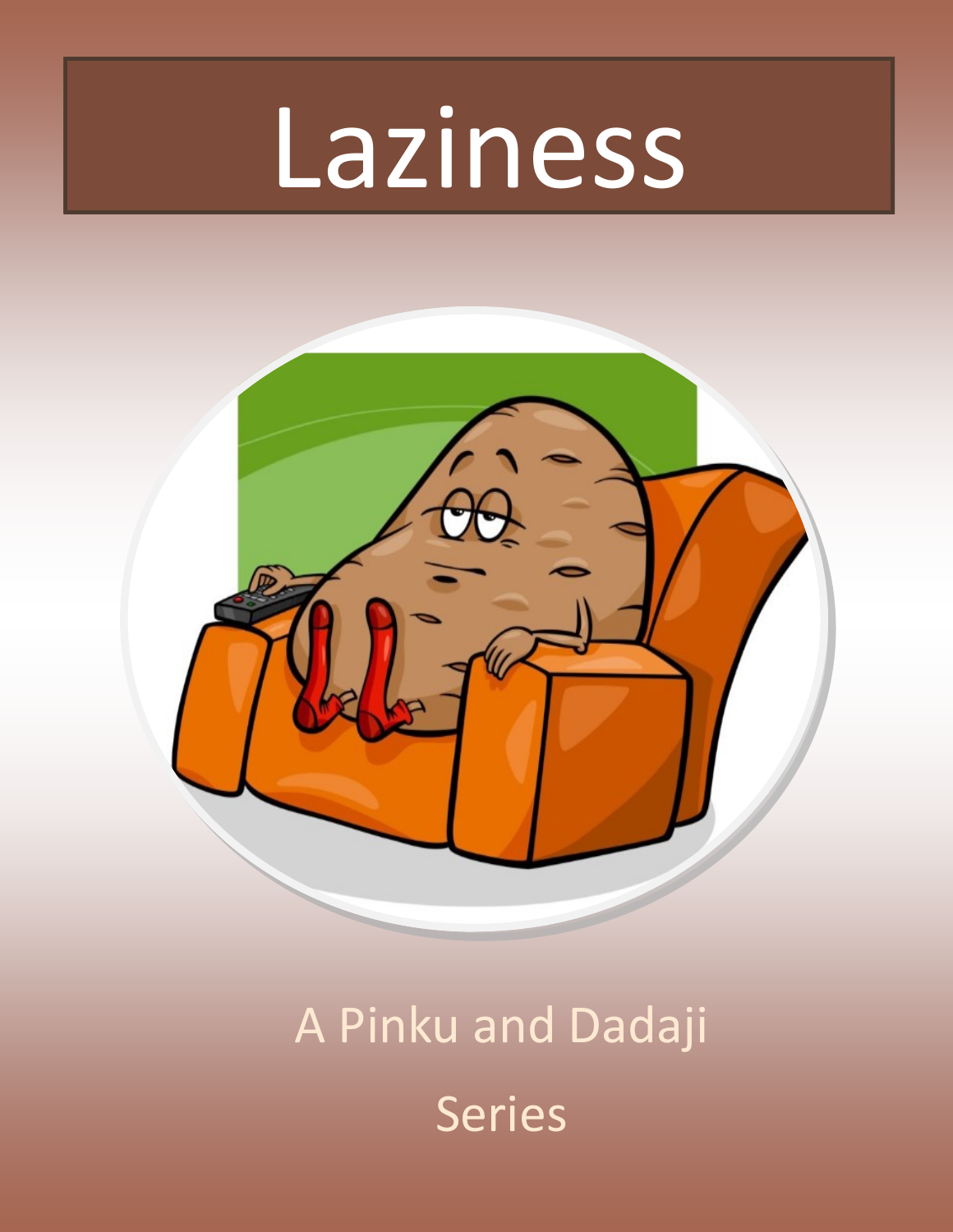# *Laziness is a bad habit*

#### Dadaji: Hi Pinku Good Morning

Pinku: Good morning Dadaji. Today when I was sitting in the sofa and watching TV my mother shouted on me and said stop being a couch potato go and play outside. What is the meaning of couch potato Dadaji?

Dadaji: Well! Couch Potato means a lazy person; a lazy person who watches a lot of television sitting in a couch/sofa and does not do any activity in life. Potato here depicts a fat person who is lazy. That does not mean all fat persons are lazy.

Pinku: Ah! Why are people so lazy in life Dadaji?

Dadaji: Well! Laziness is a habit rather than a mental health issue. The causes may be lack of self -esteem or a lack of positive recognition by others or a lack of interest to do any activity.

Pinku: What are the ill effects of laziness Dadaji?

Dadaji: Pinku laziness is the biggest enemy of life. Laziness has a bad effect not only on our physical health but also on our mental health. Due to this habit, the blood does not circulate properly in our body and this leads to decrease in the quantity of pure blood in our body. If the body parts do not get the pure blood, they become less efficient and the energy level of the person becomes down

## Keep Telling Yourself

#### YOU are not Lazy

hence becomes physically weak. Mentally, the brains of lazy persons do not function properly. They have a weak memory. They take much time to answer any question. Sometimes, they don't even understand the question, thus, become unable to answer them. The biggest attribute of laziness is that we don't understand its ill-effects on the right time, and afterwards we can only regret.

Pinku: How to stop being lazy Dadaji?

Dadaji: Laziness is natural human tendency. But, that cannot become a way of life. You become lazy as you keep telling yourself that you are lazy, if that is so, you'll always be lazy. Hence, from now on, stop that kind of internal conversation. Tell yourself repeatedly that you are a man of action. The simplest step to avoid being lazy is to keep yourself engaged in something every time or in simple terms be busy always do not give time to your brain to wander here and there.

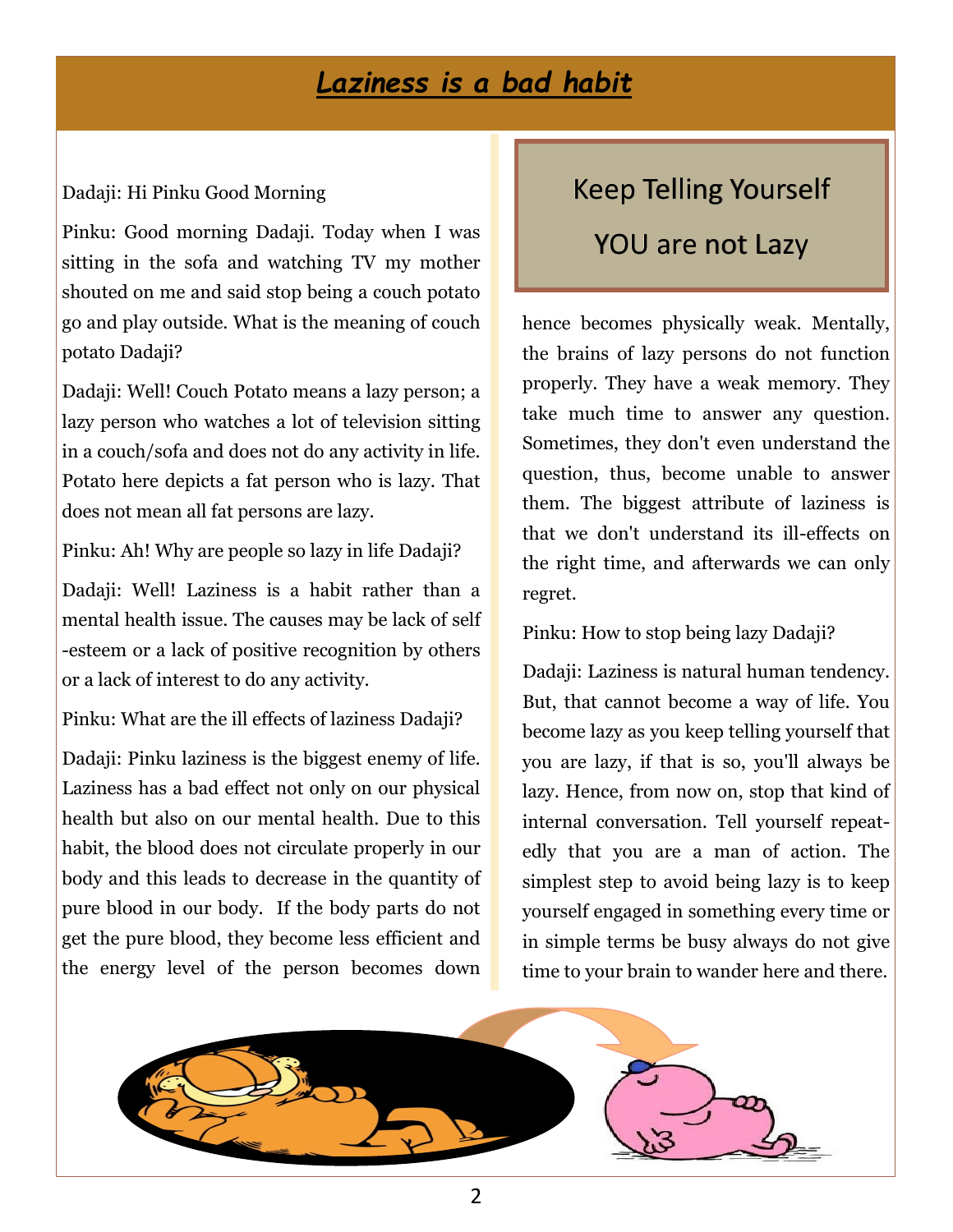# *Laziness leads to delay in tasks*

Pinku: That was a great suggestion Dadaji. Dadaji my teacher always tells in class "do not procrastinate, you will not only become lazy but you will lose every battle in your life". What do you mean by procrastination and how one will lose every battle in one's life?

Dadaji: Well! Procrastination is delaying or postponing a task in hand and laziness usually leads to procrastination. Ill effect of procrastination is, that it becomes more difficult for you to accomplish task in hand as the time moves. Procrastination may for some time keep you relaxed however, as the time passes by, and you further procrastinate; it brings in lots of frustration in you.

Pinku: Very true Dadaji. Dadaji what are the triggers for laziness?

Dadaji: In my time there were only two triggers known "rest and sleep". But today, with entertainment options that are available 24/7, laziness is just around everywhere leading to lack of sleep and lack of work as well.

Pinku: How to get rid of entertainment laziness?

Dadaji: Entertainment is required by everyone this is how we relax but, too much of it becomes addiction which leads to laziness. The only way to get

#### Procrastination Leads

#### to Laziness

rid of it is to either avoid or keep only specific time for entertainment modes such as video games, social media, software, apps so on and so forth.

Pinku: Ah! I understood. Entertainment is to be used only for taking breaks and not for time-pass. Correct Dadaji?

Dadaji: You interpreted that very aptly. Do not use entertainment for time-pass there are lot of better things to do.

Pinku: Dadaji, Is laziness a behavior?

Dadaji: Laziness is not a personality disorder or a behavior it is more of thinking disorder which can be broken. If you think you are lazy, you stop working and find ways to pass time you will become such, However, if you deviate your mind towards something constructive such as learning, your laziness can be broken.

Pinku: True Dadaji. Can lazy person be successful?

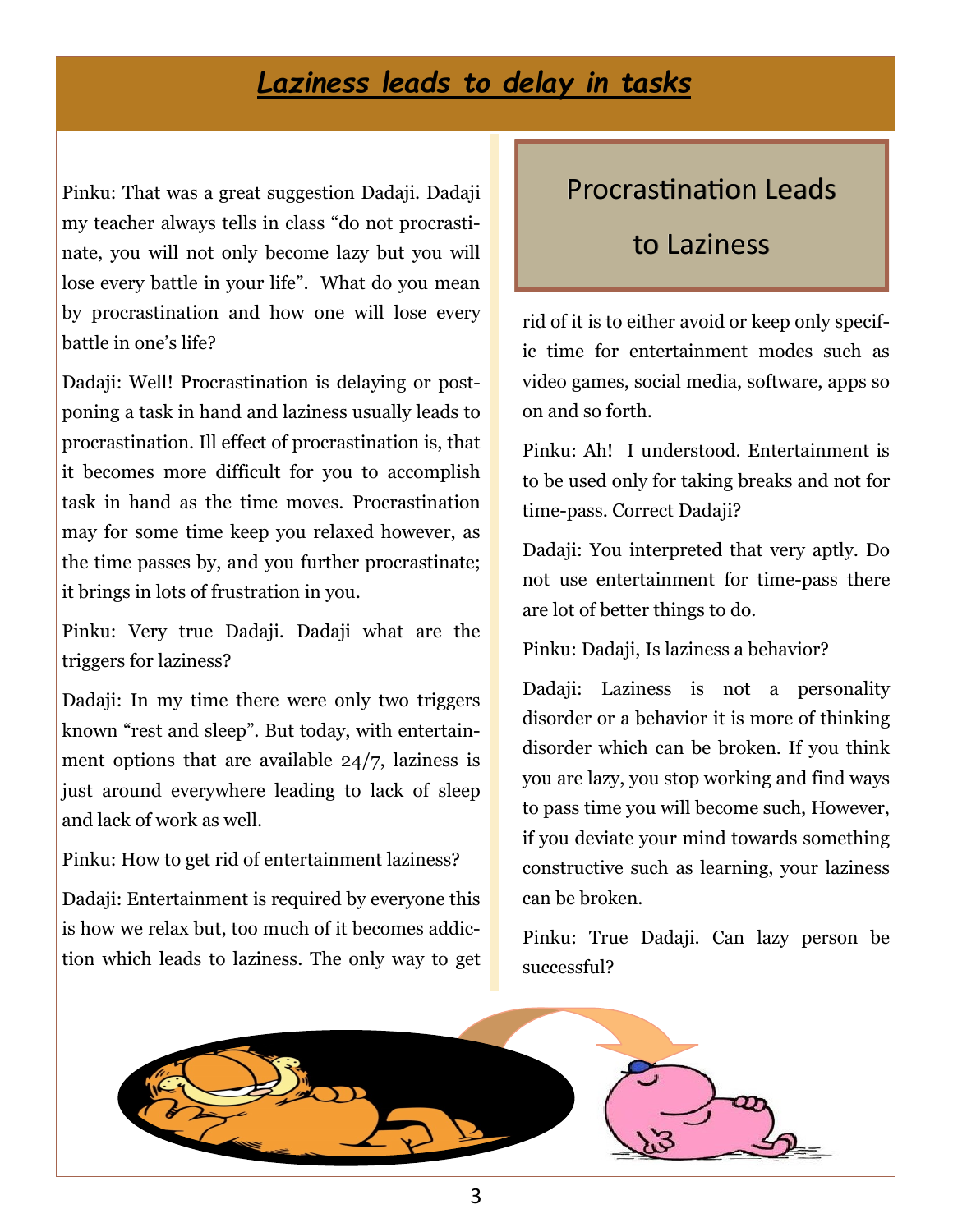# *Idleness can lead to Laziness*

Dadaji: Well! Laziness is something that every person has up to what extent depends on their individual personalities. There are examples such as Einstein, Newton, and Picasso who were lazy in their adolescences. However, when they realized their true potential, they never turned back and worked very hard to become what they are known for meaning they overcame being lazy which gave them results.

Pinku: Ok! That reminds me of a popular saying that lazy people have more creativity and can find shortcuts in everything they do. How far is that true Dadaji?

Dadaji: The creativity and trait for finding shortcuts is a part of one's personality and you cannot give credit to laziness for it. Laziness is in fact reducing their thinking power hour by hour, just think by being lazy if these personalities shower their creativity or find ways to shorten jobs, if they are not, how much more productive they can be and how much useful they can be to this world. Remember Pinku lazy person know only one thing how to kill time and not be productive.

Pinku: Bang On! You are on target Dadaji. So true, Lazy can only be lazy and nothing else. If you want to be something else, avoid being lazy. I got the

# Lazy can only Kill Time Doing Nothing

point that you want to make Dadaji. Well! My next question is what is the difference between an idler and lazy?

Dadaji: No much difference both finds way to be idle and not to do anything. The hairline difference can be that a lazy can become active but idler will always avoid work. Meaning, idler is the next stage of laziness which is more dangerous.

Pinku: Got it Dadaji. Tell me, why are lazy so happy doing nothing?

Dadaji: It's simple, as they are not aware of future consequences; they are not cognizant of the true fact of this world they tend to be happy. But, this won't last long. Let me tell you a story related to your question: Here was once a little bird that was lazy. Every day, when it was time to get up, friends of his had to shout at him again and again before he would finally struggle out of bed. And when there was some job he had to do, he would keep putting it off until there was hardly enough time left to do it.

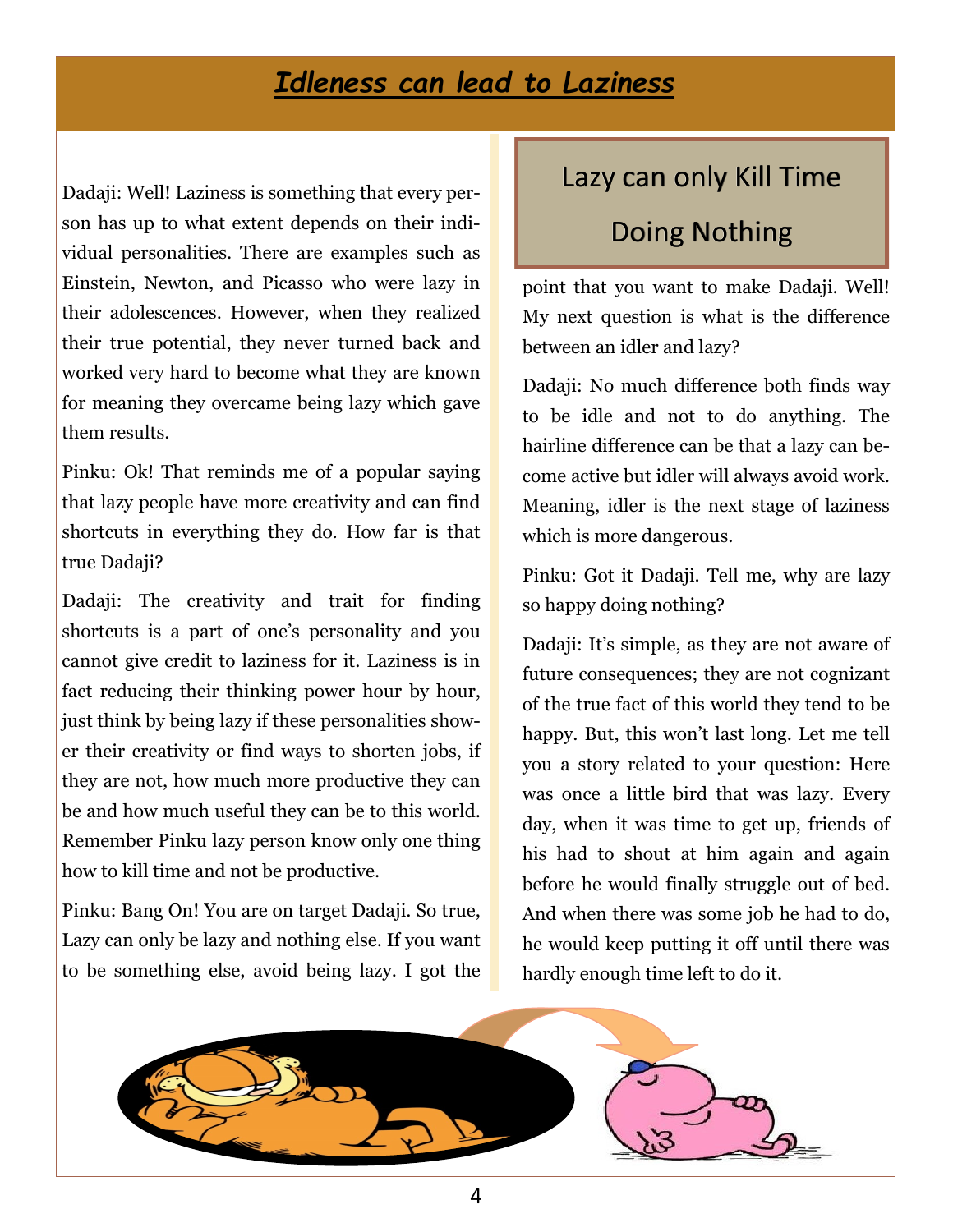# *Lack of motivation can lead to Laziness*

People kept telling him "What a lazy bird you are! You can't just keep leaving everything to the last minute". "There's really no problem", answered the little bird, "I just take a bit longer to get around to doing things, that's all". The bird spent all summer flying and playing, and when autumn came it was time to prepare for the long journey to a warmer land. But, our little bird, lazy as ever, kept putting it off, feeling quite sure that there would be plenty of time to prepare for the journey. That was, until one day when he woke up and all the other birds were gone. This was the situation of the bird when he did not know which way to fly to find its friends, how to survive in cold, whom to take help from, what would he do to survive? See, how suddenly happiness of the lazy bird turned to a tragic situation. Hence, we should be never lazy.

Pinku: I understood the intent of your story but what happened to that bird Dadaji?

Dadaji: Well! At the beginning, he spent a lot of time crying, but he had to admit that it was his own fault. He knew he could do things well when he put his mind to it so, putting his laziness aside, he began to prepare for the winter. First, he spent days looking for the place that was best protected from the cold. He found a place between some

# Lack of Motivation

#### Can lead to Laziness

rocks, and there he made a new nest, well built with branches, stones and leaves. Then, he worked tirelessly to fill the nest with fruits and berries, enough to last the whole winter. Finally, he dug a little pool in the cave, so he would have enough water. And, although many would not have believed it, all these preparations meant that the little bird did survive through the winter. When the spring finally arrived, and his old friends returned from their voyage, they were all filled with joy and surprise at seeing that the little bird was still alive. But remember Pinku everyone cannot be as lucky as the bird was.

Pinku: Hmm…lucky birdy…How to combat laziness Dadaji?

Dadaji: The main cause of laziness is lack of motivation. Hence, self-motivation is the best way to combat laziness. Build an aim or goal for yourself and work towards achieving the same for one time and every time.

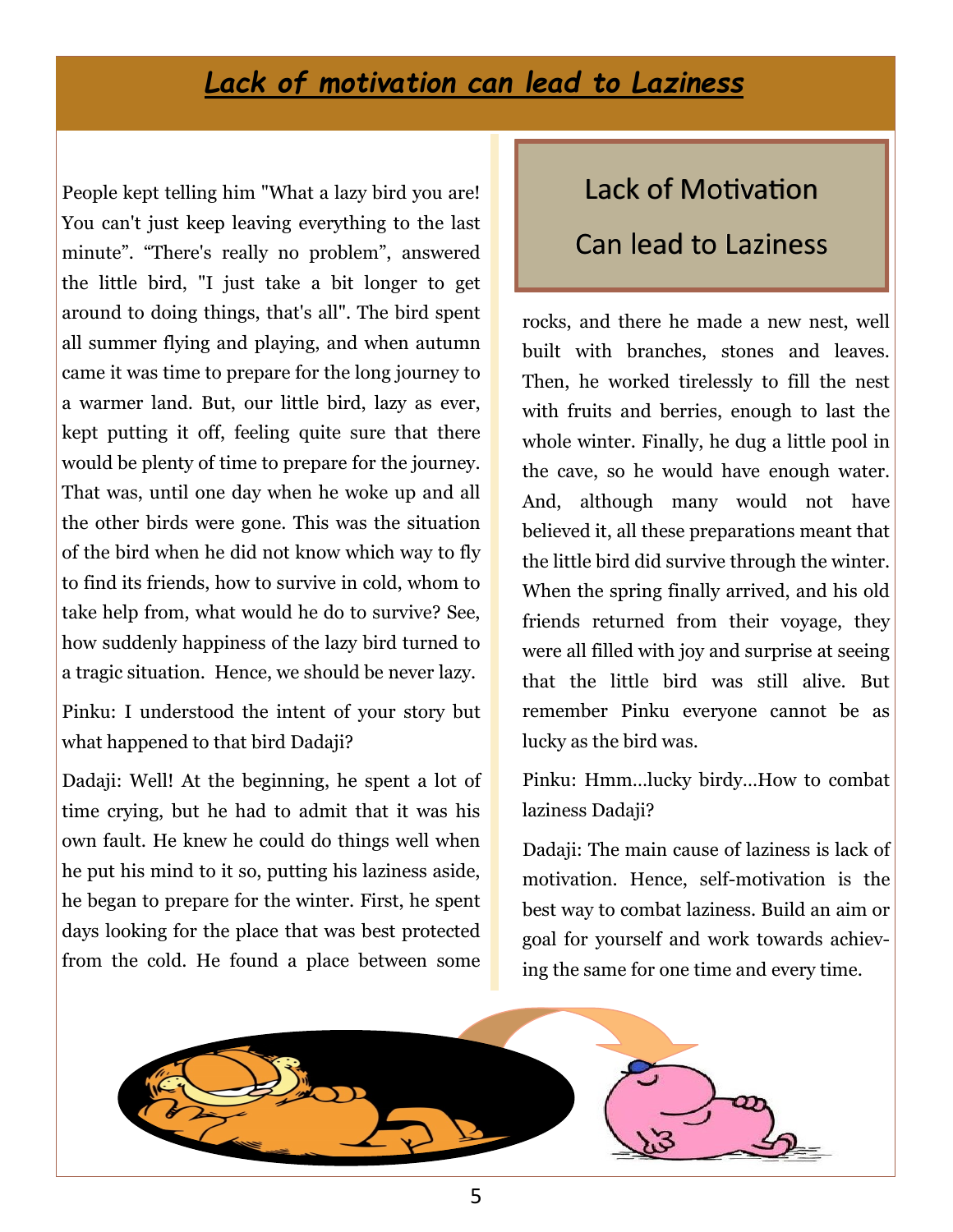# *Laziness will reap Laziness*

Laziness will vanish.

Pinku: An aim that I want to be among top 10 in my class.

Dadaji: Yes true. You have a realistic aim which is achievable meaning do not put an aim for yourself that is very difficult to achieve and when you fail, you have to regret for it. Keep your aims and goals reachable and achievable and increase it as you become more efficient.

Pinku: I thought that was a very good suggestion Dadaji. Dadaji can you teach someone how not be lazy?

Dadaji: Yes why not? A small story for you to understand this: In a small village lived a very hardworking farmer who had three sons. All three were strong and healthy. But they were all lazy. The farmer was sad thinking about his sons and the future of his farmland. One day, farmer got a flash of an idea. He called all his sons and said I have hidden a treasure in our farmland. You search and share the treasure among you. The three sons were overjoyed. They went to the fields and started searching. They dug each and every inch of the field. But they could not find anything. They were sad. Farmer said to his sons, "Oh! Dear

#### Rewards can Motivate

## Lazy to Work

sons I forgot to tell you that the treasure will only be visible when you sow a crop, since, now you have dug the field, why not sow a crop? Off went the sons to sow the crops. Days passed. Soon, the crops grew lushly green. The sons were delighted. The father said, "Sons, this is the real treasure I wanted give you". All sons realized that hard work will reap in good crops and laziness will reap further laziness.

Pinku: Hmm… so you need to attach some reward for lazy to work. Isn't it Dadaji?

Dadaji: That's one of the methods, one might think of several other methods. But, ultimate aim should be that lazy realize his potential and change not be lazy.

Pinku: Agreed Dadaji. My next question, is simplicity an excuse to be lazy?

Dadaji: Simplicity is not easy to practice. However, if we make it an excuse to avoid hard work, it ruins our capabilities.

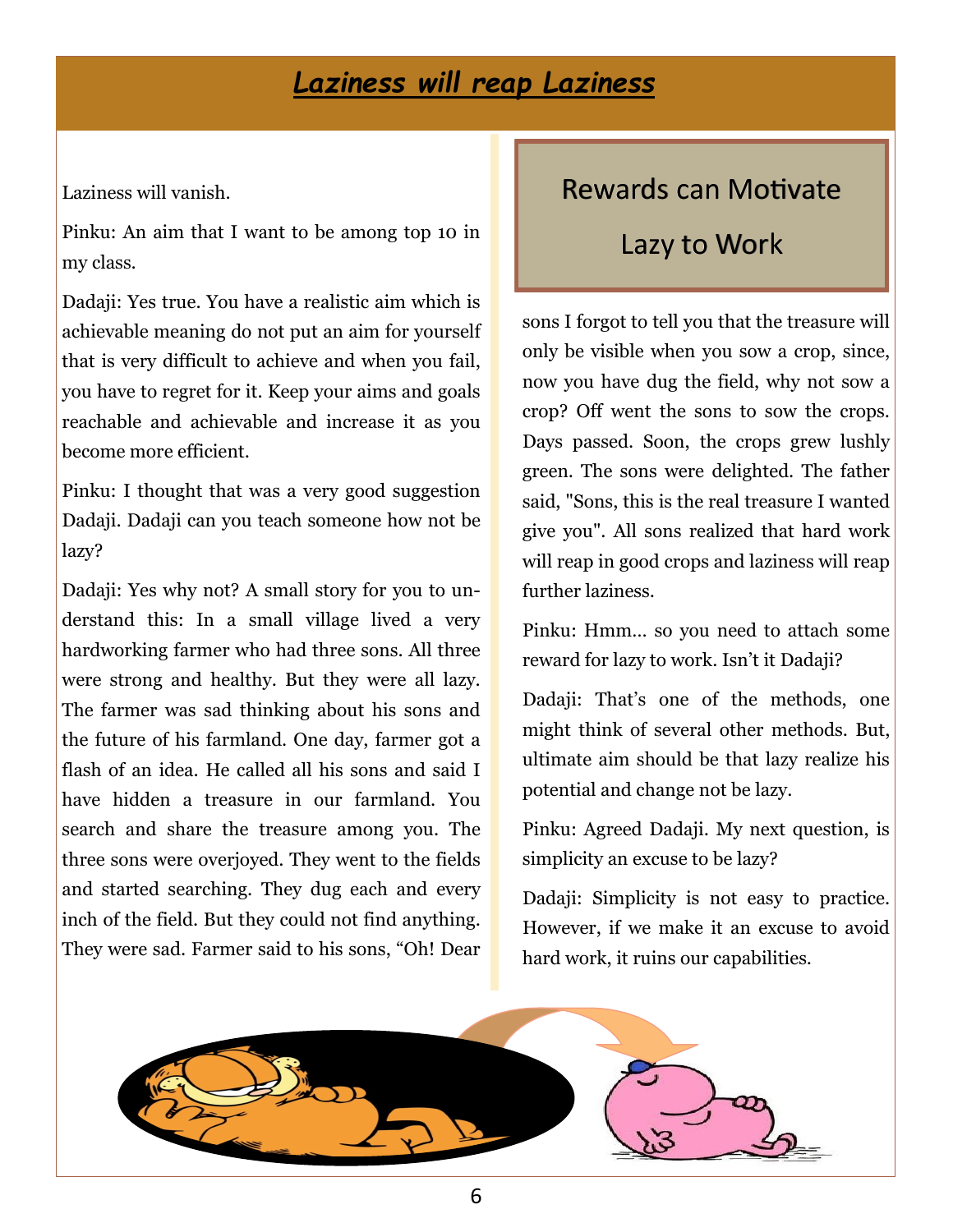# *Laziness drives non-learning*

Living a simple life do not mean hassle free live and it surely do not mean lazying around. No work, No tensions, hence a smooth life is a myth and with this mind-frame, we are making ourselves to rot. The meaning of simplicity is not being arrogant, not to show off attitude and be polite every time. A person having a cool head what may come so is living a simple life.

Pinku: Correct my understanding if anyone who is living satiated life lives simple?

Dadaji: Living simple does not mean living with satisfaction; living simple mean those who are goal driven, self-encouraged, motivated, self-driven and successful still do not show off. People who say that I'm satisfied with what I have are actually restricting themselves from doing more. I prefer saying they are lazy or trying to baffle them self. Life mantra is simple, strive hard but stay simple.

Pinku: I understood Dadaji. Tell me how to get energized and motivated when you feel lazy Dadaji?

Dadaji: Exercise and your body get energized, tell yourself that you are enjoying what you are doing and then you feel motivated. Do not over do that leads to laziness as a natural response to tiredness rather, take sufficient breaks and complete your

#### Laziness is defined as

#### Non-action

job. One of the best things to get rid of laziness is to get organized and avoid clutter and chaos.

Pinku: That was a good suggestion Dadaji. What did Lord Shri Krishna told about laziness?

Dadaji: Lord Shri Krishna had said that the person who is lazy is on the path of ignorance. Lord said ignorance, as nonaction leads to non-learning, non-learning leads to life which is useless to self and others as well.

Pinku: Understood Dadaji. What causes laziness Dadaji?

Dadaji: There are several causes of Laziness such as:

 Laziness is usually bred from postponing something that needs to be done. It might be urgent or not but why postpone it while you can do it now

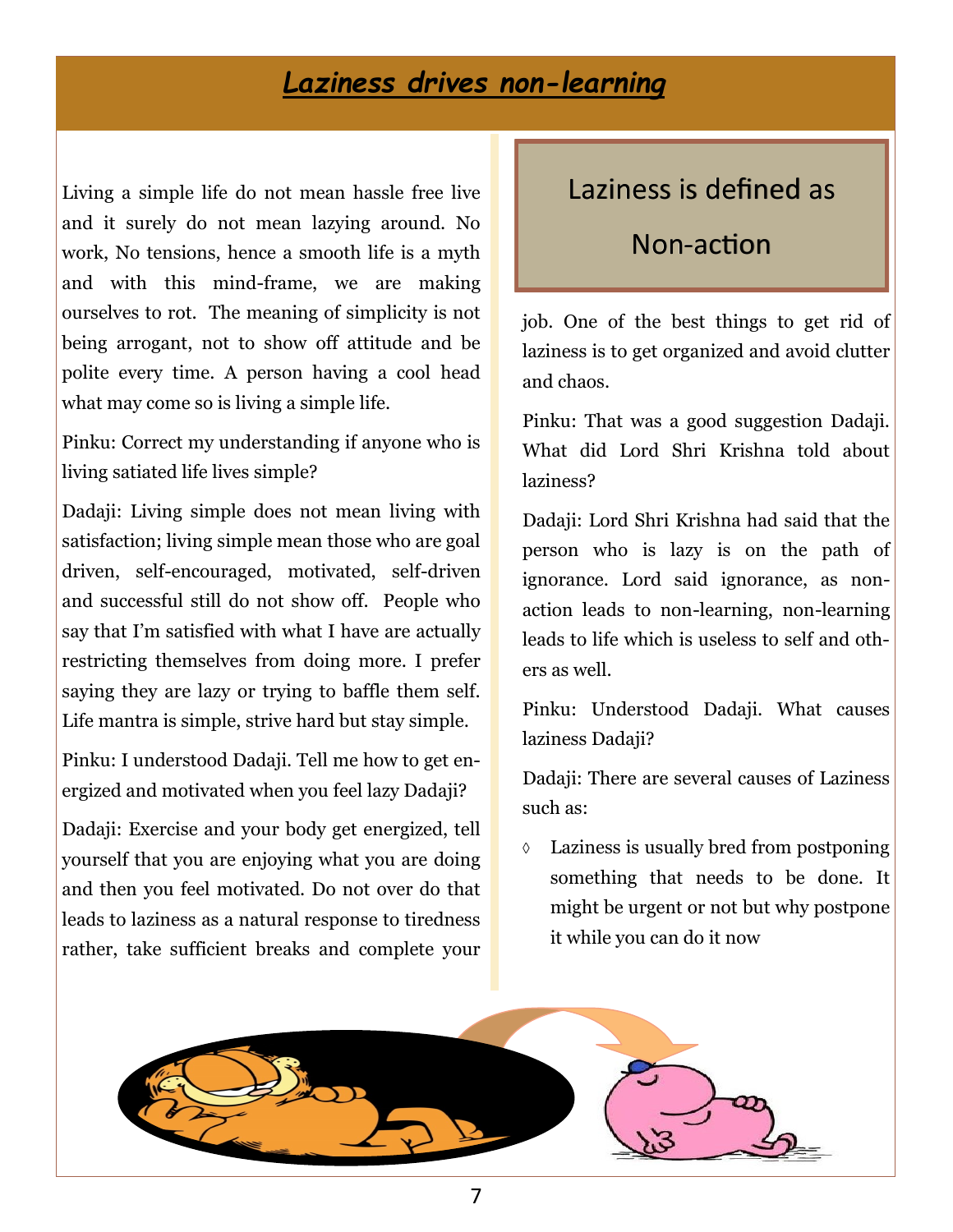# *Any fruitless time-pass is Laziness*

- Distractions bring laziness. The most common causes of distractions are social media, talkative friends and thinking about exciting upcoming events. In order to overcome laziness in this case, switch off all sources of distraction. I am not saying to cut yourself off completely but you may need to moderate the time you spend on these distractions.
- Laziness is caused by poor lifestyle. Some people live unplanned and totally careless lifestyles. They stay up late doing things that are not important at all such as chatting on social media, watching movies and texting and next day feel sleepy the whole day making them more lazy.
- Some people can't decide what do and this lead to indecision leading to laziness. While taking time to decide you kill so much of time that ultimately you do not want to do that at all making you lazy.

Pinku: Ah! True. My next question to you is you have spoken about social media making us lazy why do you say so Dadaji? There are so much of abundant learning and information available in social media.

#### Social Media

#### Can Lead to Laziness

Dadaji: Social media is not only making us lazy but also lonely. For example, when I visited Mahesh uncle's house, I found everyone is busy, his daughters on laptop and tab, wife on some chit-chat app, and Mahesh uncle himself browsing and trolling. No one speaks to each other anymore and no one cares that a guest has arrived to your house. That is the effect of social media. I am not telling that social media is bad but, too much of it addiction to it not caring people around you, not caring your job at office, not caring your syllabus at school is what social media making people lazy.

Pinku: Why do you call it laziness, all are busy in their own world that's it.

Dadaji: No Pinku I differ here, I meant lazy as the work which should have been focused or prioritized are kept apart or ignored and time pass has become passion which is another form of laziness.

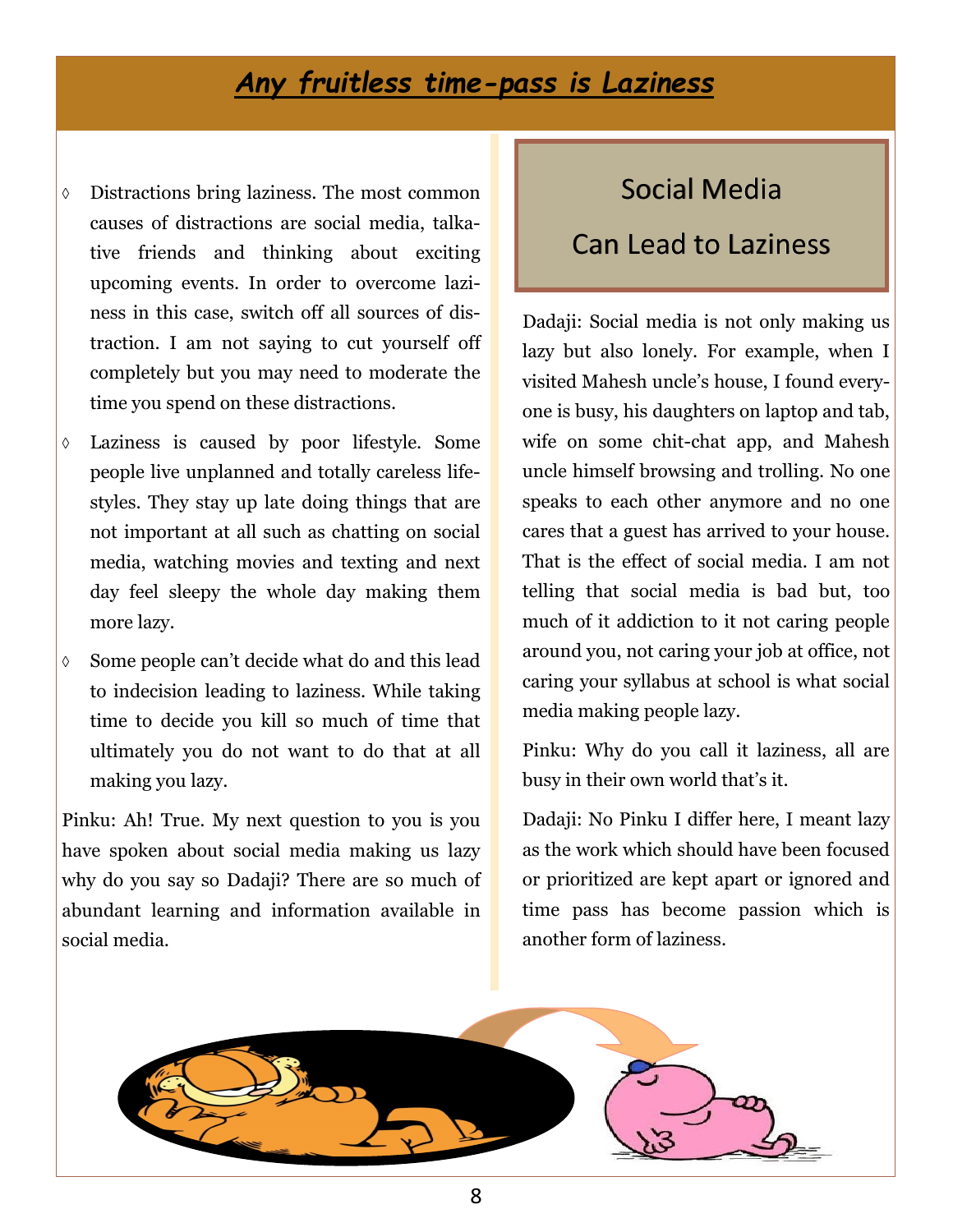# *Laziness is a mindset*

Pinku: Hmm… makes sense Dadaji. I see some people not doing anything and just thinking and overthinking on something. Is that laziness or depression Dadaji?

Dadaji: Very legitimate question Pinku...Many people who suffer from clinical depression will initially feel like they're just being lazy, not wanting to get off the couch or out of bed. On the surface, the two laziness and depression appear to share some similarities. But dig just a little deeper and you can quickly determine whether you're depressed or just being lazy. Laziness just do not attack any person, you should have been lazy since long for you to be called lazy however, if laziness is developed because of stress or any kind of failure, I am sure it is depression.

Pinku: That was great knowledge you shared Dadaji. I also heard that WHO (World Health Organization) releases ranks for laziness is that true Dadaji?

Dadaji: Yes it is. World Health Organization releases a report that shows the rankings of nations on how lazy or energetic they are.

Pinku: Oh! So that's true…Ok…What makes laziness so pervasive or wide spread especially in

#### Keeping Self Busy, one

#### Can get rid of Laziness

#### youth?

Dadaji: Some of the common triggers especially in the youth are as given below:

Confusion: "I don't know what to do."

Neurotic Fear: "I just can't."

Fixed Mindset: "I'm afraid I'll fail or look stupid."

Lethargy: "I'm too tired. I don't have the energy."

Apathy: "I just don't care about anything."

Regret: "I'm too old to get started. It's too late."

Identity: "I'm just a lazy person."

Shame: "What if someone talks about me if I do this."

Pinku: How to overcome these Dadaji?

Dadaji: It's simple "just do it" why think of results let them come, I will face it good or bad. wonderful piece of advice Dadaji.